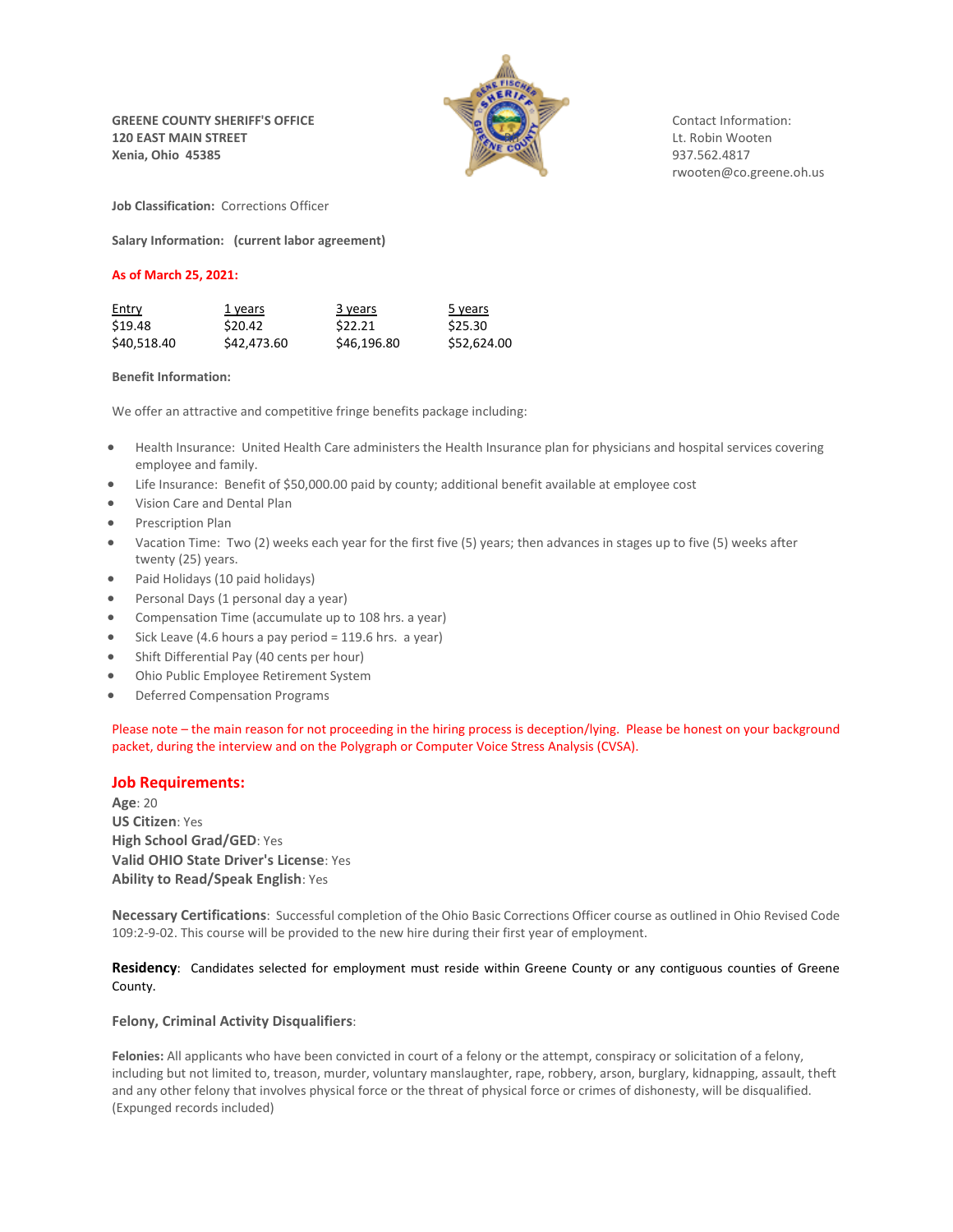**Misdemeanors:** All applicants who have been convicted of a misdemeanor offense in court within three (3) years of the date of application may be disqualified. All applicants convicted of two (2) or more misdemeanors will be disqualified. (Expunged records included)

**Sex Offenses and Acts of Violence:** All applicants who have been convicted in court of a sex offense as defined in Chapter 2907 of the Ohio Revised Code, or an offense of causing or threatening bodily harm as defined in Chapter 2903 of the Ohio Revised Code, or an attempt, conspiracy or solicitation to commit such a criminal act, will be disqualified. (Expunged records included)

**Guns, Concealed Weapons and Dangerous Ordinance:** Any applicants who have been convicted in any federal, state or municipal court of violating any gun control ordinance, carrying any concealed weapon, or possession of any dangerous ordinance, may be disqualified. Any attempt to violate any law, statue, or regulation to the above may be grounds for rejection. (Expunged records included)

# **Driving Disqualifiers**:

All applicants who have more than three (3) moving violations within the past three years will be disqualified.

All applicants with a conviction for operation a motor vehicle under the influence of alcohol or drugs within the past three (3) years will be disqualified.

All applicants with alcohol or drug related moving violations in addition to any other moving violations within the past three (3) years will be disqualified. (Expunged records included)

### **Drug Use Disqualifiers**:

**Drugs (excluding marijuana):** Any use of any prohibited substance or abuse of a controlled substance within the previous five (5) years may be grounds for rejection. All applicants who have been convicted in court of the possession and/or sale of narcotics, dangerous drugs or hallucinogens or any other controlled substance or drug of abuse or an attempt, conspiracy or solicitation to commit such a criminal act, will be disqualified.

**Marijuana:** All applicants who have been convicted in court for the sale of marijuana, or an attempt, conspiracy or solicitation to commit such a criminal act, will be disqualified. All applicants who have been convicted in court for the possession of marijuana may be disqualified. All applicants who have used marijuana within the past three years will be disqualified. (Expunged records included)

#### **Employment Disqualifiers**:

All applicants who within five (5) years of the date of application have been discharged from previous employment for insubordination, serious misconduct on the job, unexcused absenteeism or tardiness, may be disqualified.

All applicants who within the past five (5) years have been suspended, reprimanded, or disciplined for insubordination, misconduct on the job, unexcused absenteeism, tardiness, inefficiency, or neglect of duty on two (2) or more occasions, may be disqualified.

All applicants who have been terminated from an employer for any theft offense will be disqualified.

#### **Financial Disqualifiers**:

All applicants who have failed to obey or honor any judgments entered by a court of record, including, but not limited to, alimony or support payments, or have failed to pay any fine imposed by a court of record, may be disqualified. Other financial concerns will be reviewed on an individual basis.

## **Additional Disqualifiers**:

All applicants who have made any intentional false alarm or reports to any police agency may be disqualified.

Any applicant who is currently a member of any organization that advocates crime or the violent overthrow of the United States government will be disqualified.

All applicants who admit to a current pattern of alcohol, drug abuse or illegal gambling within the past twenty-four (24) months will be disqualified (i.e., conduct that is predictable, repetitive or continuing activity).